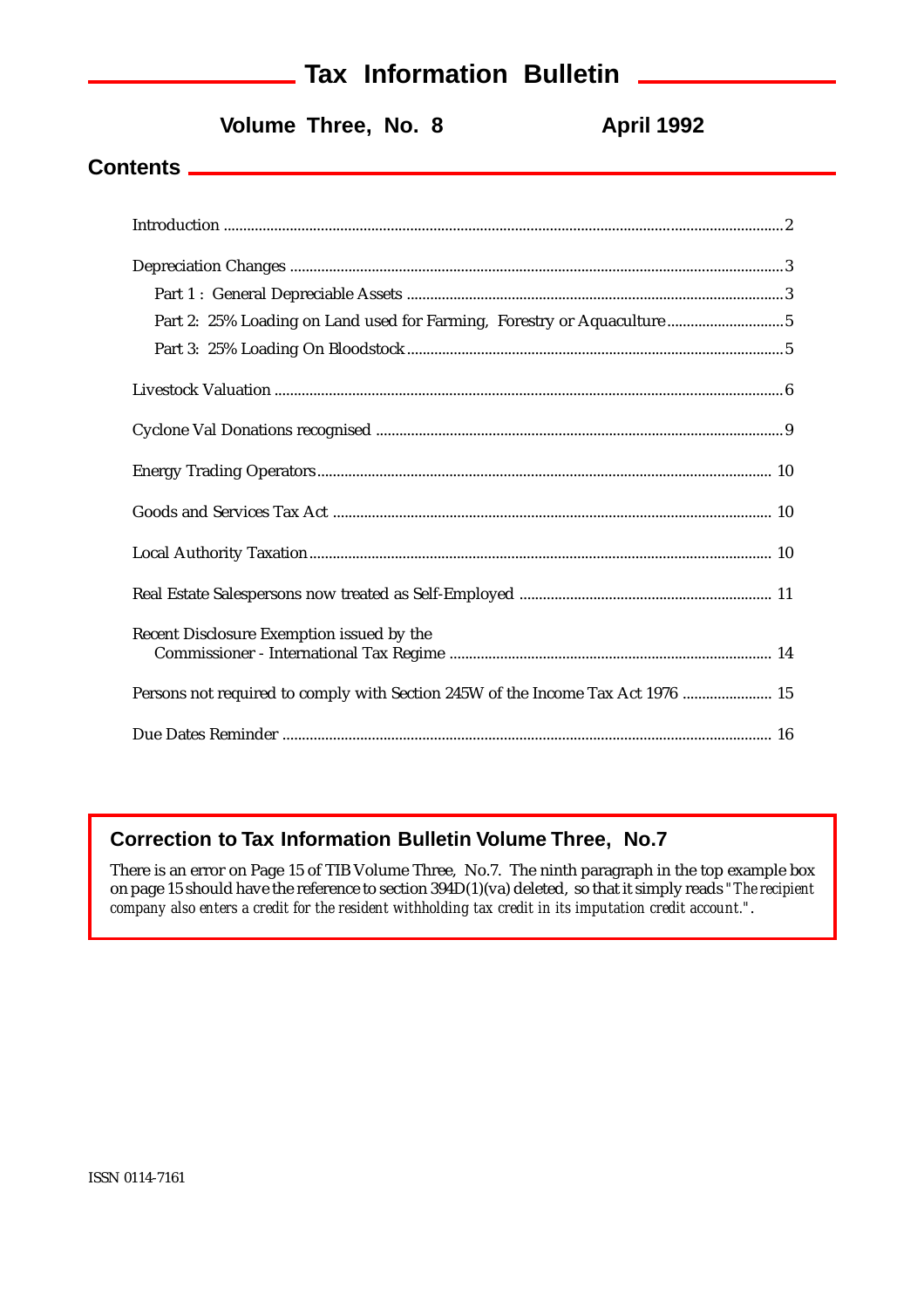# **Introduction**

The previous Tax Information Bulletin (Volume 3 No.7) was a special corporate taxation issue devoted to the business tax changes introduced through the Income Tax Amendment Act (No.2) 1992.

This Bulletin deals with the remaining issues included in that Act, some of which were added via a Supplementary Order Paper. These issues are:

- the Interim Depreciation regime;
- the adoption of the Livestock Valuation Consultative Committee's interim report;
- An amendment to section 56A to provide for Cyclone Val donations;
- Minor changes to section 197C (energy trading operators), and to section 55 of the GST Act;
- Local Authority taxation changes.

A further amendment act, the Real Estate Agents Amendment Act 1992, has made major changes to the treatment of real estate salespersons. The tax consequences of this change are discussed in detail in this bulletin.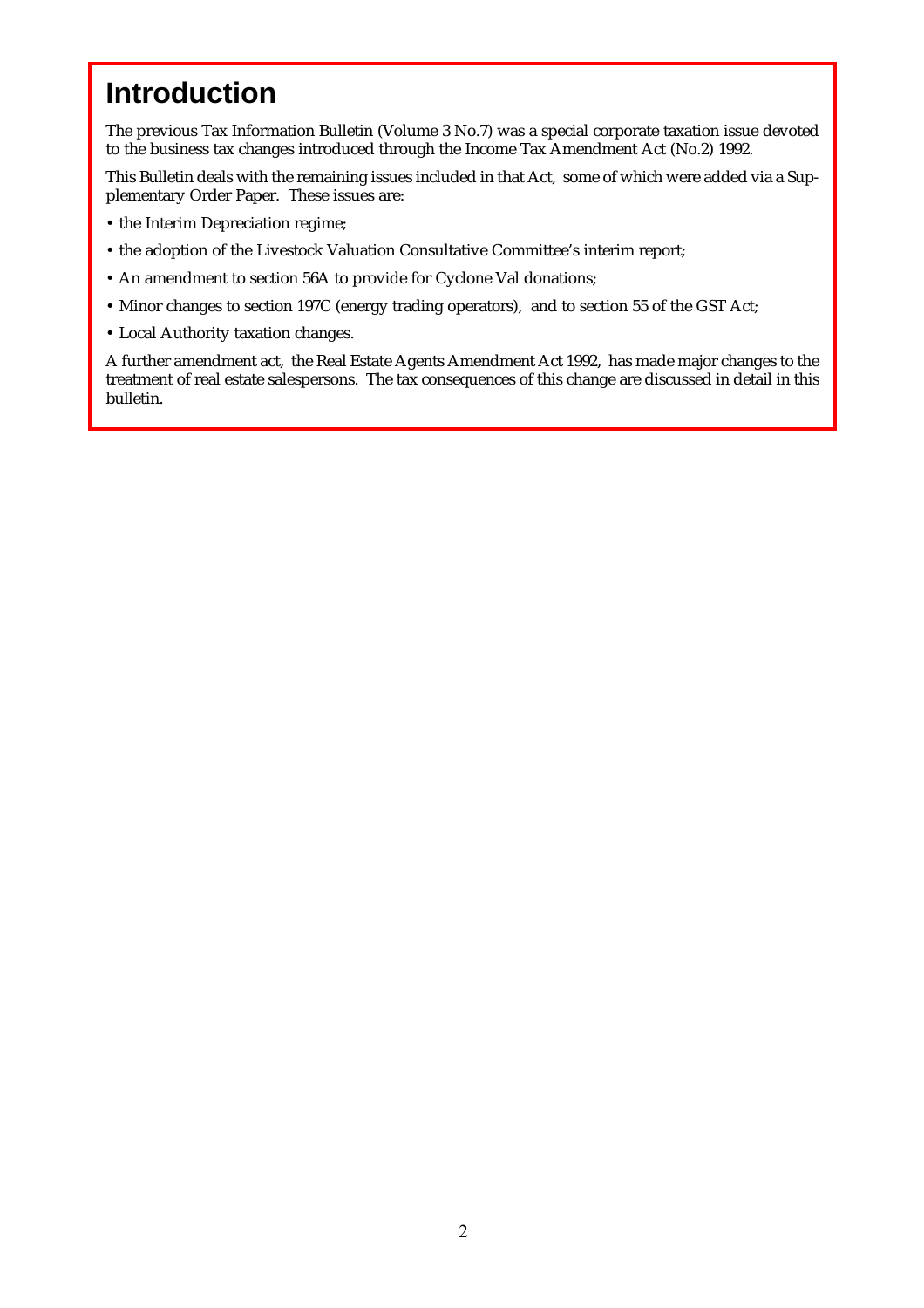# **Depreciation Changes**

### **Introduction**

The Income Tax Amendment Act (No.2) 1992 introduces new provisions into the Income Tax Act to deal with changes to depreciation announced by the Government late last year.

# **Background**

On 16 December 1991 the Government announced the application of a 25% loading to the current rates of depreciation allowed for:

- New depreciable assets (excluding buildings)
- Imported second hand assets (excluding motorcars) used in New Zealand for the first time
- Primary sector land improvements

• Bloodstock used for horsebreeding.

The 25% loading generally applies to these assets where they are acquired between 16 December 1991 and 31 March 1993 (inclusive), and first used on or before 31 March 1994.

The loading is designed to bring New Zealand depreciation rates more into line with rates available in other countries. From 1 April 1993 a new depreciation regime will be put in place once the review of Inland Revenue's current depreciation rates is completed.

On 16 December 1991 the Government also announced changes to the taxation treatment of fruit trees and vines. This will allow orchardists to write off the residual value of their trees when they are scrapped.

# **Part 1 : General Depreciable Assets**

A new section 108A has been introduced into the Income Tax Act to provide for the 25% loading on ordinary depreciation rates for qualifying assets and qualifying capital improvements. The ordinary rates of depreciation are those allowed by the Commissioner under section 108 of the Act and include those rates allowed which are not contained in the published schedule. The loading also applies to rates of depreciation for plant and machinery, which include a supplementary shift allowance allowed under section 113A of the Act.

To qualify for the loading, assets have to meet the definition of "new asset" or "new New Zealand asset" and satisfy timing rules for the dates of acquisition and use.

To qualify for the loading, capital improvements to assets must meet the definition of "capital improvement" and satisfy the timing rules.

# **Calculation of the Loading**

The loading amounts to 25% of the ordinary depreciation rate. Common rates will increase as follows:

| <b>Current</b><br>Rate $(\%)$ | Loaded Rate (%)<br>with 25% increase |
|-------------------------------|--------------------------------------|
| 3                             | 3.8                                  |
| 5                             | 6.3                                  |
| 6                             | 7.5                                  |
| 10                            | 12.5                                 |
| 12.5                          | 15.6                                 |
| 15                            | 18.8                                 |
| 20                            | 25.0                                 |
| 25                            | 31.3                                 |
| 33.3                          | 41.7                                 |
| 50                            | 62.5                                 |

### **Qualifying Assets**

There are two types of asset which qualify for the 25% loading:

### **New Assets**

These are assets which have never been used before, either in New Zealand or elsewhere. Assets which have been held as part of trading stock but which have not been used are considered new assets. Buildings have been specifically excluded from the definition of new assets and are not eligible for the loading.

### **New NZ Assets**

These are assets which have never been used in New Zealand or which have never been used in the production of New Zealand assessable income. In most cases this will mean assets which have been imported into New Zealand for the first time. It will also mean that assets previously used by an overseas branch of a New Zealand resident company will not qualify for the loading. Buildings and motorcars have been specifically excluded from the definition of new New Zealand assets and are not eligible for the loading.

# **Qualifying Capital Improvements**

In some cases depreciable assets will be subject to repairs or alterations which increase their capital value. Such capital expenditure is added to their written down tax book value and depreciated.

Capital improvements may qualify for the loading. Improvements to buildings will not qualify for the loading, but improvements to other depreciable assets, including motorcars, will qualify provided that the timing rules are satisfied.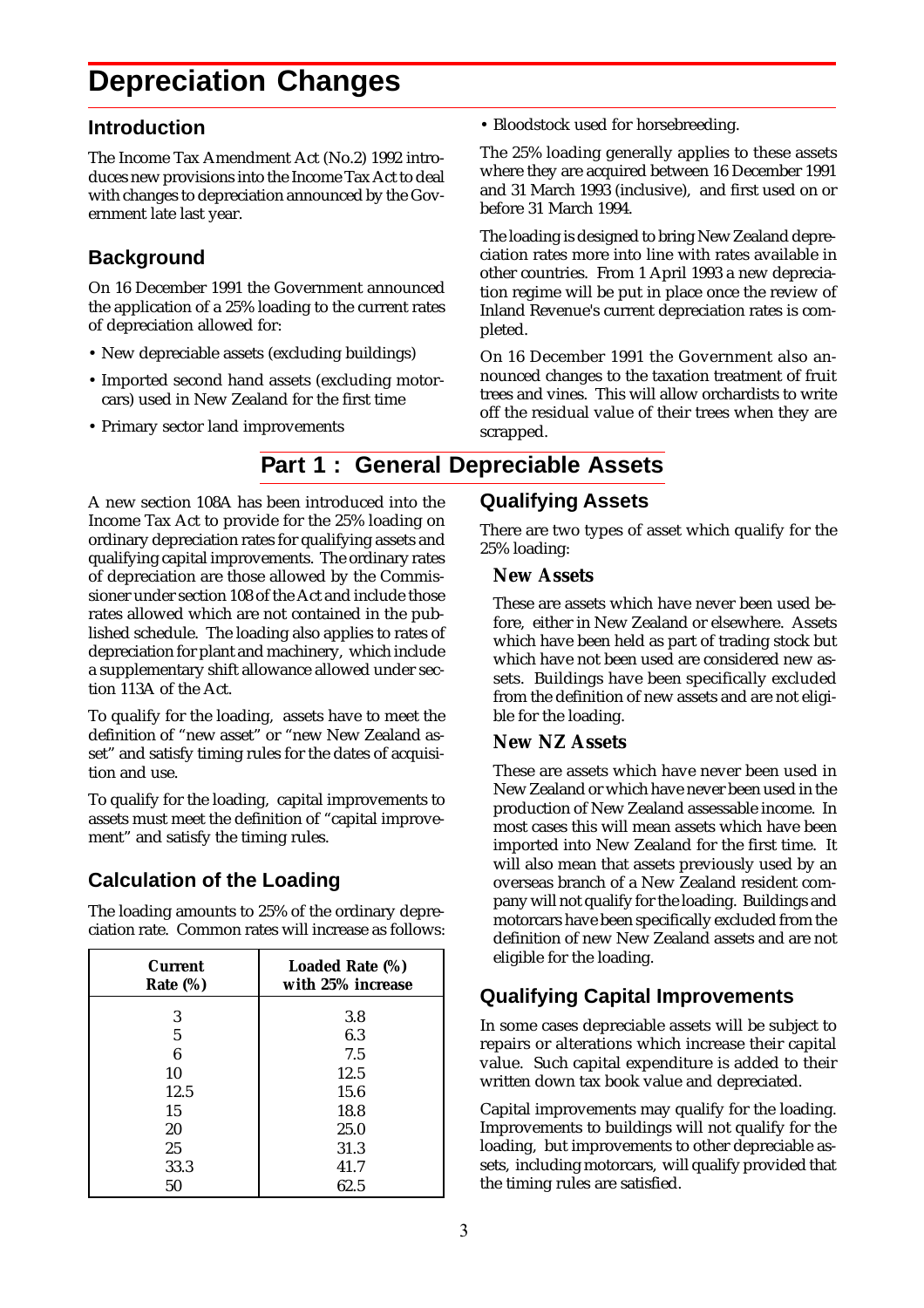# **Timing Rules**

For a qualifying asset (a "new asset" or a "new New Zealand asset") to be eligible for the loading, its acquisition and use must satisfy the timing rules. Similar timing rules must be satisfied for qualifying capital improvements.

### **Qualifying Assets**

Generally an asset must have been acquired between 16 December 1991 and 31 March 1993 (inclusive), and be used on or before 31 March 1994.

Where an asset was the subject of a binding contract for purchase before 16 December 1991, or was a new asset under construction before 16 December 1991, it will not qualify for the loading even though it may have been first used before 31 March 1994. Where an asset is subject to a binding contract on 31 March 1993 and has yet to be used it will generally qualify for the loading if it is used on or before 31 March 1994.

Where a new asset is under construction at 31 March 1993 it must be completed and used on or before 31 March 1994 to qualify for the loading.

### **Qualifying Capital Improvements**

In general expenditure incurred in making a capital improvement to an asset will qualify for the loading where that expenditure was incurred between 16 December 1991 and 31 March 1993 (inclusive), provided that the improved asset is used on or before 31 March 1994.

If a capital improvement was the subject of a binding contract before 16 December 1991 or was under construction before 16 December 1991 it will not qualify for the loading.

Where a capital improvement is the subject of a binding contract on 31 March 1993 and the improved asset has yet to be used it will generally qualify for the loading if it is used on or before 31 March 1994.

Where a capital improvement is still being made at 31 March 1993 it must be completed and the improved asset used on or before 31 March 1994 to qualify for the loading.

### **Timing Rule Exceptions**

There are two exceptions to the timing rules:

### *Transfers of assets from trading stock to capital stock*

Where a firm had acquired or had begun to construct a new asset as trading stock prior to 16 December 1991 it will qualify for the loading if it is used by that firm as capital stock on or before 31 March 1994

### *Assets used by previously exempt persons*

Where an income tax exempt entity acquired or constructed a qualifying asset or made a qualifying improvement and subsequently becomes taxable that entity may qualify for the loading. To do so it must have satisfied the timing rules. This will generally mean that the asset will have been acquired between 16 December 1991 and 31 March 1993 (inclusive) and have been used on or before 31 March 1994.

# **Ownership Rules**

Where a qualifying asset or an asset which has a qualifying improvement is sold or transferred to another person the loading will generally be lost. The new owner will be limited to claiming the ordinary rates of depreciation. There is an exception to this rule where an asset is transferred under a matrimonial agreement. In this case the transferee can continue to claim the loading.

There is a further exemption for assets which are transferred between companies in the same wholly owned group. This covers companies which have 100% common voting interests at the time the asset was transferred.

In principle a partner owns a proportionate share of each partnership asset. Where a partnership dissolves or where there is a change in composition of a partnership of a proportion of the partnership assets. This will mean that new owners of the asset will not be eligible for the loading in respect of their shares.

# **Other Points**

Section 108A(7) contains an anti-avoidance provision to deal with arrangements which attempt to obtain a loading where it was not intended that it be available.

Subject to the rules outlined above, the depreciation loading is treated in the same way as ordinary depreciation.

- Section 117 applies to the loading in the same way as ordinary depreciation.
- The Commissioner's rules relating to part year use of assets and balance date changes also apply to the loading.

# **Application Dates**

 The depreciation loading will generally apply to qualifying assets acquired between 16 December 1991 and 31 March 1993 (inclusive) and used on or before 31 March 1994.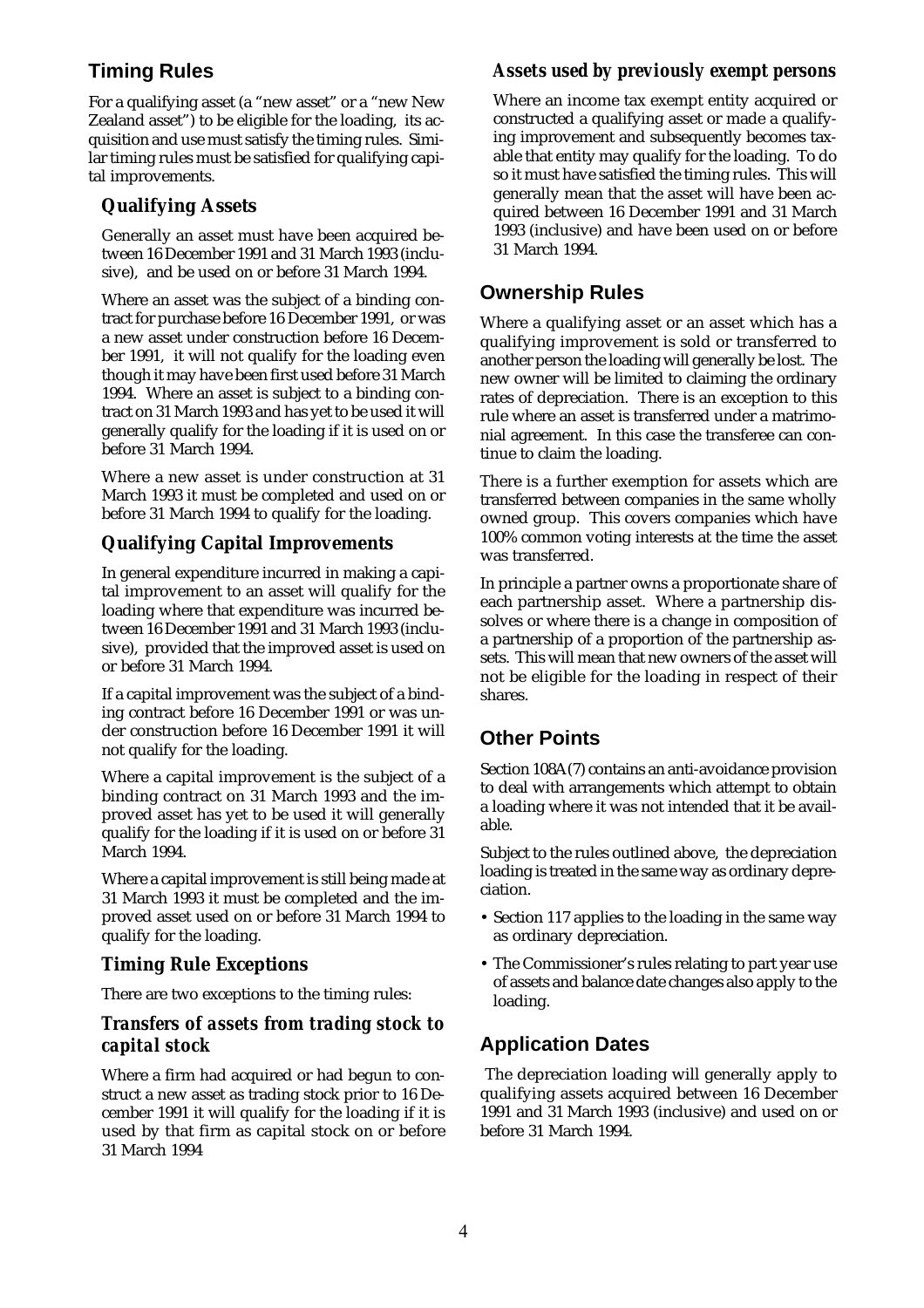# **Part 2: 25% Loading on Land used for Farming, Forestry or**

# **Aquaculture**

Sections 18, 19 and 20 amend sections 128A, 128B and 128C of the Income Tax Act by providing that qualifying expenditure on items listed in the Thirteenth Schedule to the Act may be depreciated at the rate specified in the schedule, increased by the 25% loading.

To qualify for the 25% loading expenditure must be:

- Incurred by the taxpayer between 16 December 1991 and 31 March 1993 (inclusive) other than subject to a binding contract entered into before 16 December 1991 and first used in that period; or
- Incurred by the taxpayer between 1 April 1993 and 1 April 1994 pursuant to a binding contract entered into between 16 December 1991 and 31 March 1993 (inclusive).

This rule does not apply to existing improvements acquired when a taxpayer purchases land. However, there are two exceptions to this rule. The 25% loading will apply where the vendor would have been entitled to the loading and the assets where acquired:

- By a taxpayer in accordance with a matrimonial agreement; or
- By a company in a wholly owned group from another company in that wholly owned group and the land is acquired before 1 April 1993

then those land improvements continue to qualify for the 25% loading.

Sections 18, 19 and 20 apply to the tax on income derived in the 1991-92 income year and subsequent years.

### **Write-Off of Book Value of Trees and Vines**

As well as providing for the 25% interim loading on items of expenditure listed in Part I of the Thirteenth Schedule, section 18 of the Amendment Act also introduces a new section 128A(4A). This subsection provides that trees or vines that are not planted primarily for timber production may have their book value written off where they have ceased to exist or have ceased to be used in the production of assessable income.

This section applies to the tax on income derived in the 1991-92 income year and subsequent income years. However, a proviso to subsection (4A) provides that trees or vines that ceased to be used in the production of assessable income before 16 December 1991 cannot have their residual book value written off under subsection (4A).

Note that the Government originally announced that the treatment of trees and vines would be consistent with the treatment of plant under section 108. The current treatment differs from that announcement because any gain on sale of trees or vines is not clawed back via section 117 of the Act.

# **Part 3: 25% Loading On Bloodstock**

Section 14 of the Amendment Act provides that:

- Stallions and mares may qualify for the new interim depreciation regime; and
- Stallions may be depreciated on a diminishing value basis should the owner so wish.

Section 14(1) of the Amendment Act provides for a new definition of the term "specified write-down". The specified write-down is the amount by which the value of a stallion or mare declines in an income year. The specified write-down is now-

- for a stallion to which subsection (1A) of section 86H applies, the specified write-down calculated in accordance with that subsection
- for any other stallion, an amount equal to 20% of the cost price of the stallion
- for any broodmare, an amount calculated in accordance with the following formula:

$$
\frac{x \times y}{15 - z}
$$

where:

- x is either 1.25, for a broodmare to which paragraphs (a) and (b) of subsection (1A) of this section apply (see below), or for any other mare, 1; and
- y is the cost price of the broodmare; and
- z is 12 or the age in years of the mare when it first becomes eligible to be written down in value (being a number that is 11 or less).

Section (1) of the Amendment Act inserts a new section (1A) into section 86H of the principal Act. This new subsection provides that where any bloodstock is:

- First used for breeding purposes in New Zealand between 16 December 1991 and 31 March 1993 (inclusive); or
- First used for breeding purposes in New Zealand between 1 April 1993 and 1 April 1994 where the bloodstock was acquired between 16 December 1991 and 31 March 1993; or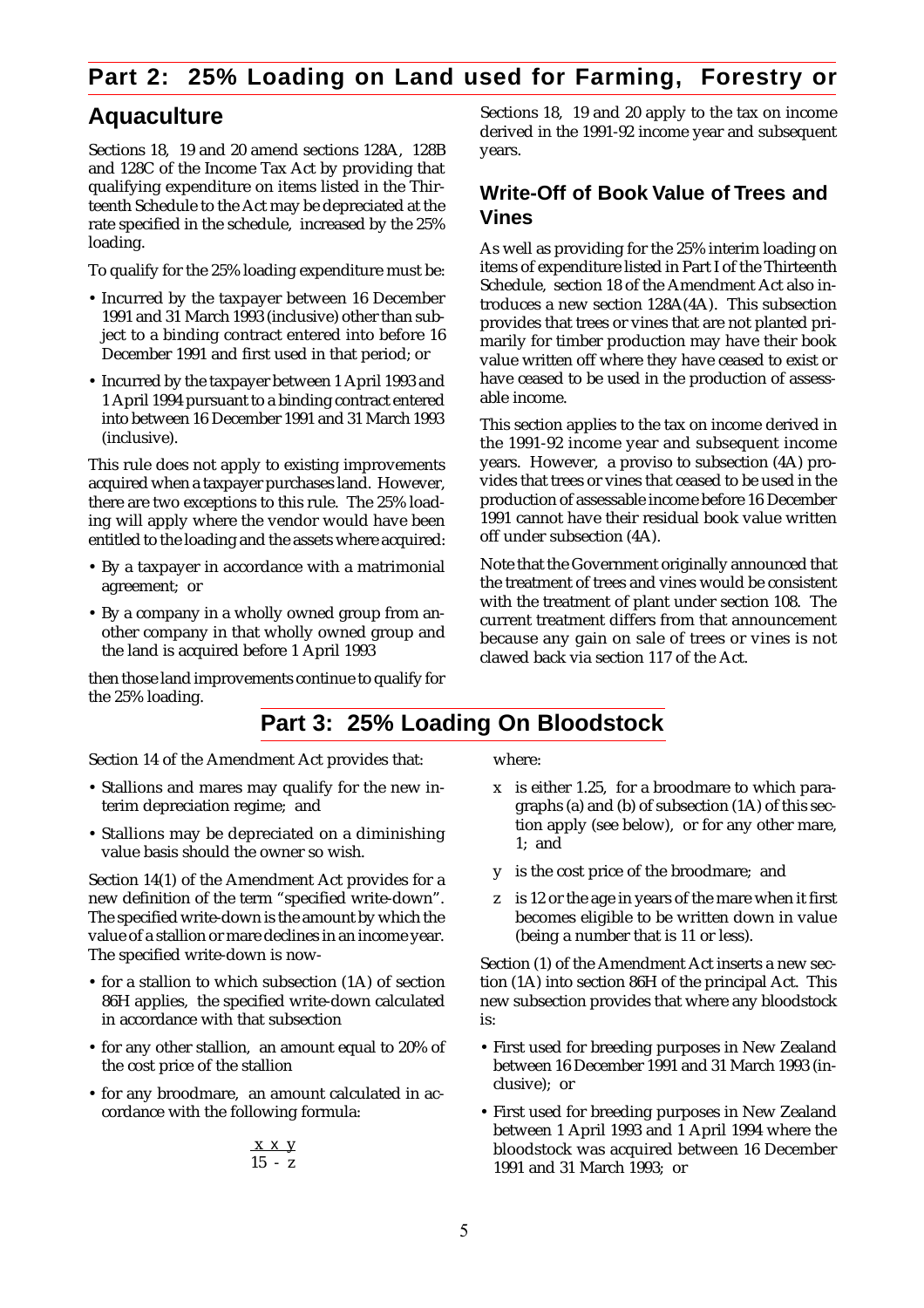• Between 1 April 1993 and 1 April 1994 where the bloodstock was acquired after 31 March 1993 but subject to a binding contract entered into between 16 December 1991 and 31 March 1993; and

The value of the bloodstock has not been taken into account by any other person at the end of any earlier income year, except:

- By a person from whom the taxpayer acquired the bloodstock in accordance with a matrimonial agreement; or
- By a company, in a wholly owned group of companies, from whom the taxpayer (also being a company in that wholly owned group of companies) acquired the bloodstock before 1 April 1993,

then the specified write-down in relation to a stallion shall be:

- 25 percent of the cost price of the stallion; or
- 37.5 percent of the diminished value of the stallion where the taxpayer elects this option in the return of income for the first income year in which the stallion is used for breeding purposes.

The 16 December 1991 announcement stated that stallions and mares not used for breeding purposes before 16 December 1991 would qualify for the interim loading. This legislation does not apply the 25% interim loading to bloodstock owned by one taxpayer but not used for breeding purposes by that taxpayer and sold, after 16 December 1991, to a person who then commences to use that bloodstock. Legislation will be included in a future Taxation Reform Bill to provide for the correct application of the policy announcement in this case.

# **Livestock Valuation Sections 2, 85A and 86 and Twelfth Schedule**

### **Introduction**

Sections 11 to 13 of the Income Tax Amendment Act (No.2) 1992 give effect to the interim recommendations of the Livestock Valuation Consultative Committee.

## **Background**

On 4 March 1992 the Livestock Valuation Consultative Committee reported to the Government recommending that legislation be introduced with effect from the income year commencing 1 April 1991 to provide:

- **•** that farmers may move from the trading stock scheme to the cost/market/replacement option for the 1992 income year without prior notice to Inland Revenue;
- **•** that farmers entering the herd scheme after 1 April 1991 should not be required to move all of a type of livestock into the herd scheme, but instead may choose to leave out immature and male livestock retained for meat production;
- **•** that the classification of cattle as one type of livestock be amended to provide for two types of cattle livestock, namely dairy and beef.
- **•** the option for the Governor-General, by Order in Council, to cap the current trading stock values at the lesser of the standard values applying for the 1991 income year or the standard values calculated for the 1992 income year. The merits of capping the values is currently being considered by the Committee and the Government.

The Government accepted their recommendations and legislation was introduced by Supplementary Order Paper to give effect to those listed above.

The Committee also considered that Inland Revenue should introduce some form of simplified self assessed cost regime to apply from the 1991-92 income year. They are currently determining the detail of such a regime.

### **Movement from Trading Stock Scheme**

Section 12(4) of the Amendment Act (No.2) 1992 inserts a new subparagraph in section  $85A(3)(d)(i)$  to provide unrestricted movement from the trading stock scheme to the cost/market/replacement option (as provided by section 86B of the Act). This option to move from the trading stock scheme to section 86B applies only to the 1991-92 income year. It does not apply to any subsequent income year.

Section 12(3) of the Amendment Act makes a number of minor consequential changes as a result of this amendment.

### **Inclusion of Livestock within Herd Scheme**

Section 2 of the Amendment Act inserts a new definition of herd livestock. The definition provides that herd livestock is:

- (a) any animal of the classes set out in column (3) to the Twelfth Schedule of the Act which is used by the taxpayer or any other person primarily for the purposes of the production of progeny or wool or velvet or fibre or primarily for any combination of those purposes; or
- (b) an animal of any class of livestock that the taxpayer has elected, in accordance with section 85A(2C) of the Act to treat as herd livestock.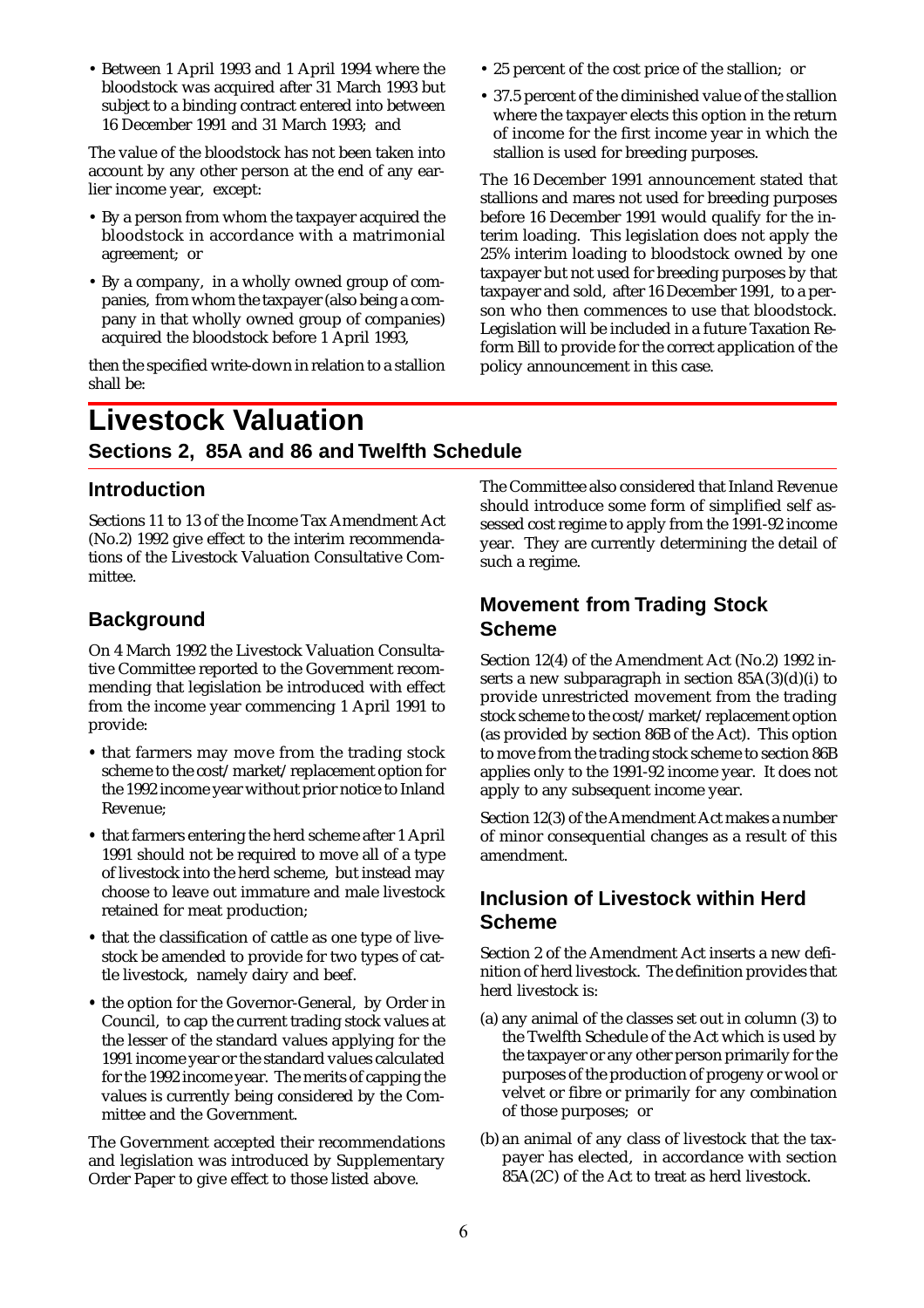At the same time the Twelfth Schedule has been amended to remove immature classes of livestock from the third column (herd livestock classes). This means that herd livestock now comprises, at a minimum, the "core" herd, namely mature breeding animals. If the farmer wishes to include more classes of animals such as ewe hoggets then the farmer may elect to add that class of livestock within the definition.

Note that the Twelfth Schedule has been amended to remove immature classes of livestock from the Third column.

This amendment applies to the 1991-92 income year and subsequent income years.

## **Election to include Livestock within Herd Scheme**

Section 12(2) of the Amendment Act inserts section 85A(2C) into the Income Tax Act. The subsection provides that a farmer may elect to include within the scheme any of those classes of livestock listed in column (2) of the Twelfth Schedule. Such an election must be made in writing and furnished with the return of income for the first income year to which the election is to apply. Where a return of income is being filed under E-file it is not possible for the notice to be filed at the same time as the electronic return, so the Commissioner will accept an election posted within a few days of the return being filed.

The election allows the farmer to include within the definition those animals which are of a core herd livestock class but which are not used for the production of progeny or wool and so forth. For example, rising 2 year heifers which were intended for breeding but did not mate are excluded by the second part of paragraph (a) of the definition. A farmer who wishes to include these heifers in the herd scheme can simply elect to do so at the end of the income year. This election is outlined in the new section 85A(2C), which is explained below.

The election ceases to apply where the type of livestock to which that class of livestock belongs leaves the herd scheme, for example, if a farmer elects to include ewe hoggets within the herd scheme and then subsequently removes sheep from the herd scheme. If the farmer should in the future wish to move sheep back into the herd scheme the herd livestock definition will have reverted back to the core classes, which do not include ewe hoggets. This means that a farmer is not bound by the earlier election to include ewe hoggets and in effect starts with a clean sheet. In this example the farmer decides to include ewe hoggets within the herd scheme so elects to do so.

As discussed below, sections 85A(2A) and (2B) have been repealed. However, to avoid confusion, the replacement provisions were enacted as section  $85A(2C)$ .

Section 12(1) of the Amendment Act is consequential to the new section 85A(2C). This subsection effectively amends section 86A(2)(b) to provide that where a farmer has a type of livestock in the herd scheme all classes of herd livestock of that type of livestock must be included in the herd scheme. This section provides the link between the farmer choosing which classes of animals are herd livestock, and that choice resulting in animals being valued in accordance with the herd scheme.

These amendments apply to the 1991-92 income year and subsequent income years.

### **Treatment of Existing Election Provisions - Section 85A(2A)**

A consequence of this new definition is that the provisions relating to the inclusion of livestock within the herd scheme have been made more logical. Farmers now elect to *include* classes of livestock within the scheme rather than electing to *exclude* classes of livestock.

Section 12(2) of the Amendment Act repealed section 85A(2A), which provided that existing farmers with a type of livestock in the herd scheme could exclude immature classes of that type of livestock from the then definition of herd livestock. Section 12(2) of the Amendment Act then inserts a new section 85A(2D). This subsection deems a farmer to have elected to include an immature class of a type of livestock in the herd scheme, in accordance with the new section 86A(2C), where:

- The farmer elected pursuant to subsection 85A(2A), as formerly in force, not to include a class of immature livestock in the herd scheme; and
- **•** The farmer has revoked that election; and
- **•** Livestock of that type to which the class belongs are valued under the herd scheme in the 1991-92 income year.

Where a farmer originally chose to include immature classes of livestock within the herd scheme by simply not making an election under section 85A(2A) to exclude immature livestock, that farmer must now elect to include that immature livestock under the new section 85A(2C) if that stock is to continue to be valued under the herd scheme. An election to include that immature stock must be furnished:

- **•** With the return of income for the 1991-92 income year; or
- **•** Where a taxpayer's return has been furnished for the 1991-92 income year, at any time before 7 July 1992.

Those farmers who entered a type of livestock in the herd scheme in the 1989-90 income year or the 1990- 91 income year did not have the option to exclude immature classes of livestock from the herd scheme.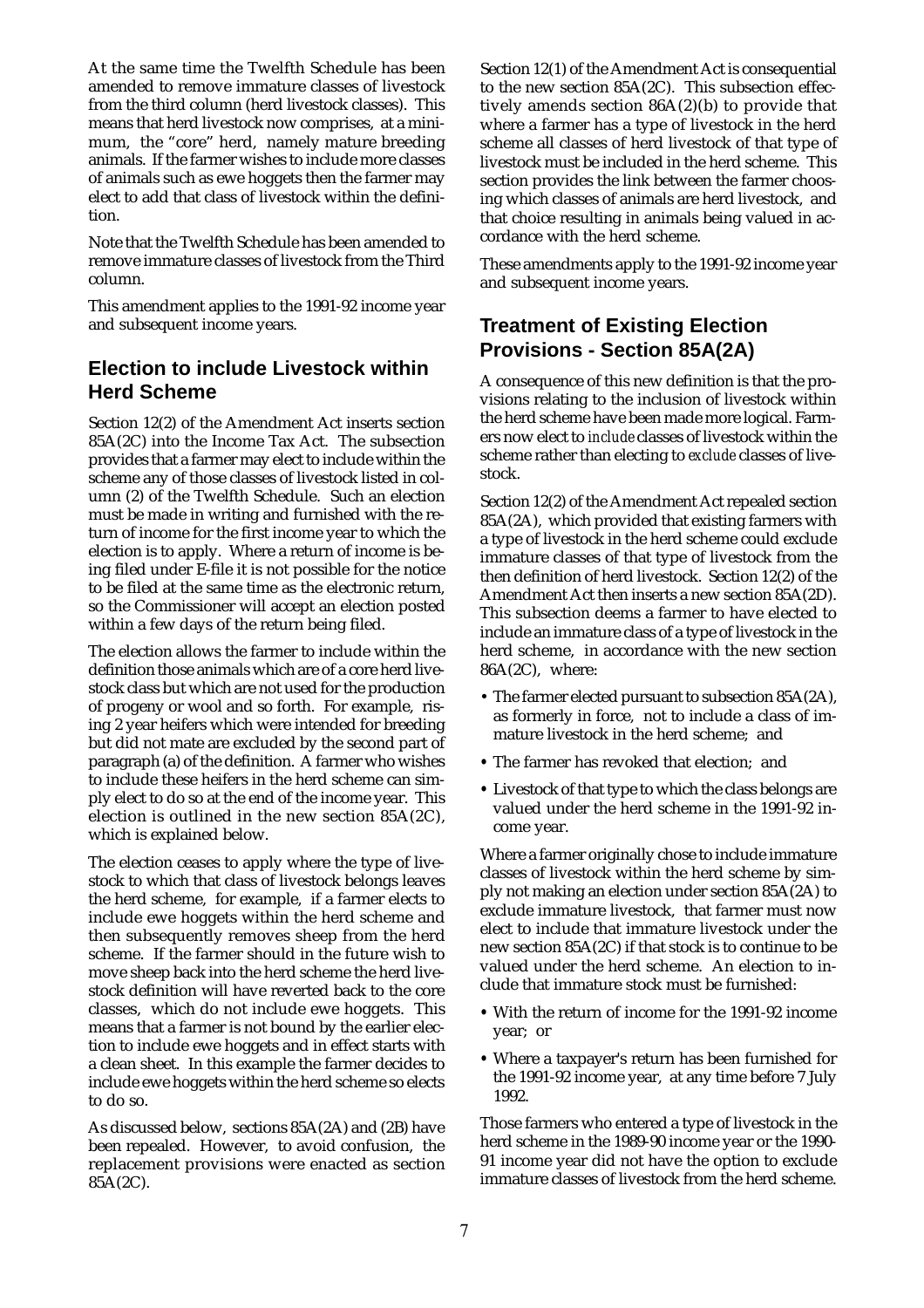In effect, they were given a different treatment from those farmers with stock already in the herd scheme. These farmers have been given the option to remove those immature classes of livestock from the herd scheme should they so wish. This effectively places them in the same position as existing farmers.

Where a farmer chose to include an immature class of livestock within the herd scheme by simply not making an election under section 85A(2A) to exclude immature livestock, that farmer must now elect to include that immature livestock under the new section 85A(2C) if that stock is to continue to be valued under the herd scheme. An election to include that immature stock must be furnished:

- **•** With the return of income for the 1991-92 income year; or
- **•** Where a taxpayer's return has been furnished for the 1991-92 income year before 7 July 1992, at any time before 7 July 1992.

## **Treatment of Existing Election Provisions - Section 85A(2B)**

Section 12(2) also repeals section 85A(2B), which allowed farmers who had a type of livestock in the herd scheme to exclude classes of male non-breeding animals of that type from the scheme. As this repeal takes effect from 1 April 1991, the section is repealed without ever applying.

Any taxpayer who has furnished an election under section 85A(2B) must re-submit an election under section 85A. This further election must be furnished:

- **•** With the return of income for the 1991-92 income year; or
- **•** Where a taxpayer's return has been furnished for the 1991-92 income year before 7 July 1992, at any time before 7 July 1992.

## **Separation of Cattle into Two Separate Types**

The Income Tax Act previously defined both dairy cattle and beef cattle as the same type of livestock, namely cattle. This treatment may be considered inappropriate because a dairy cattle operation can be a totally separate enterprise from a beef cattle operation, in terms of both its management and the reasons a farmer holds such cattle. Thus the Income Tax Act has been amended to treat cattle as two separate types. A farmer who has both dairy cattle and beef cattle will make separate elections and will not be compelled to value them under the same scheme. In summary, there is no longer a type of livestock known as cattle; it has been replaced by beef cattle and dairy cattle.

This change is simply achieved by amending the Twelfth Schedule to omit from column (1) the reference to cattle and insert references to beef cattle and dairy cattle.

However, giving effect to this change requires a number of minor consequential amendments. A new section 85A(2E) is inserted into the Act. This new section provides that farmers who elected to include cattle within the herd scheme are deemed to have elected to include dairy cattle and beef cattle in the herd scheme where appropriate.

### **Inclusion of Beef Cattle in Herd Scheme**

Section 85A(2E)(a) provides that where a taxpayer elected that cattle be valued under the herd scheme in the 1990-91 income year or earlier, the taxpayer's beef cattle shall be deemed to be included in the herd scheme. This occurs where the taxpayer:

- At any time during the 1991-92 income year or any of the 2 immediately preceding income years derived income from beef cattle; and
- **•** Has not since elected to value cattle under the trading stock scheme or the cost/market/replacement options, other than as a result of:
	- **•** An election in the 1991-92 income year to value the cattle under another scheme; or
	- **•** An election under sections 85A(2A) or (2B) to value cattle, which is herd livestock, under the trading stock scheme or the cost/market/ replacement option. (The taxpayer exercised the option to exclude immature classes of livestock from the herd scheme).

This amendment applies to the 1991-92 income year and subsequent income years.

### **Inclusion of Dairy Cattle in Herd Scheme**

Section 85A(2E)(b) is identical to section 85A(2E)(a) except that it applies to dairy cattle. It provides that where a taxpayer elected that cattle be valued under the herd scheme in the 1990-91 income year or earlier, the taxpayer's dairy cattle shall be deemed to be included in the herd scheme.

This amendment applies to the 1991-92 income year and subsequent income years.

### **Treatment of Taxpayers who elected to remove Cattle from the Herd Scheme and value them under another scheme in the 1991-92 Income Year**

With the change from cattle to beef cattle and dairy cattle, any election to remove cattle from the herd scheme in the 1991-2 income year may no longer be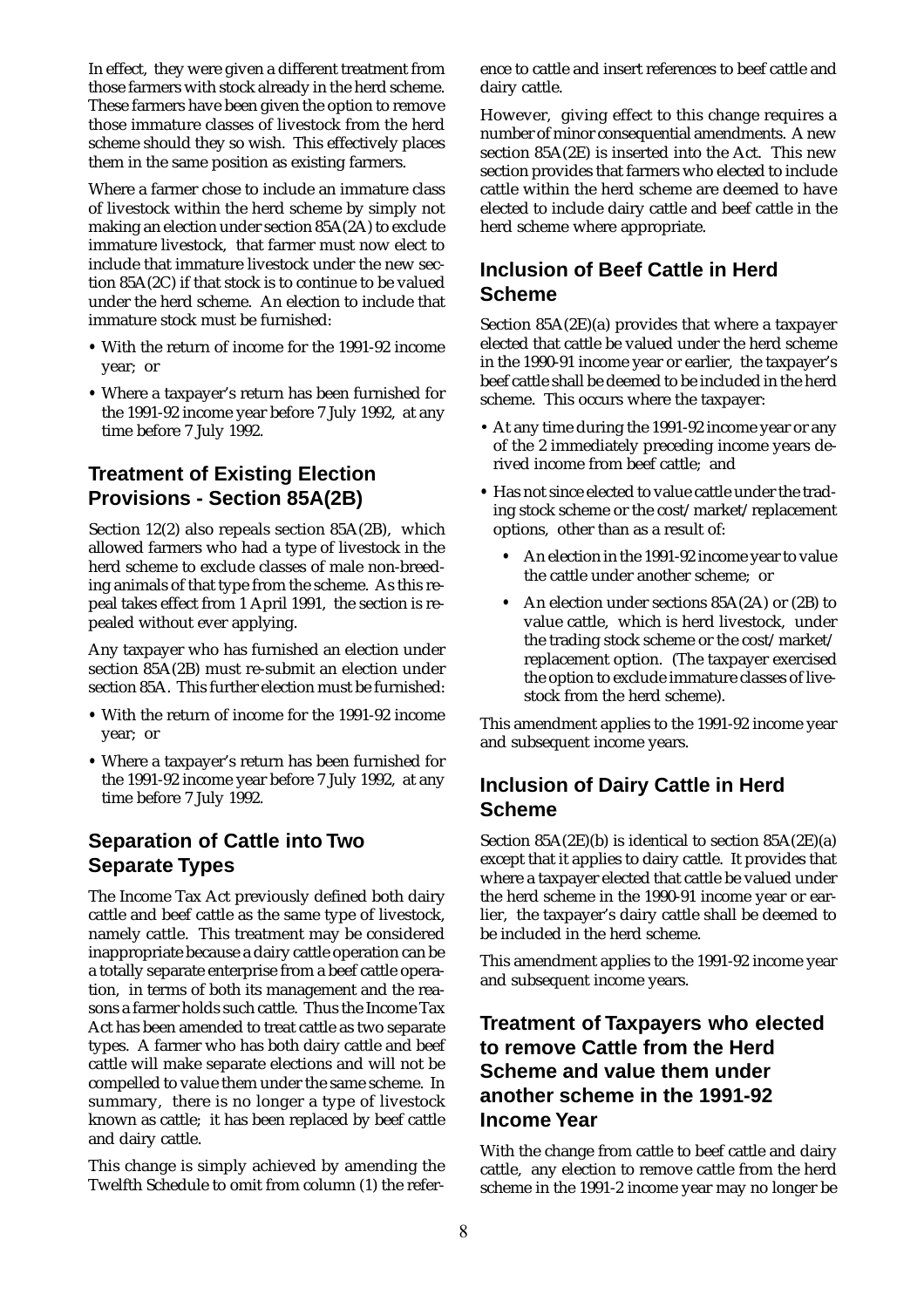appropriate. Taxpayers who made such an election have the option to move both beef and dairy cattle from the herd scheme, to move solely beef cattle from the scheme or solely dairy cattle from the scheme.

Section 85A(2E)(c) provides that a taxpayer who elected to value cattle (currently in the herd scheme) under the trading stock scheme or the cost/market/ replacement option, may revoke that election so far as it relates to beef cattle, dairy cattle, and both beef and dairy cattle.

The notice of revocation must be furnished within the time allowed under the extension of time arrangements provided by section 17 of the Act. Note that this is a different furnishing requirement from that applying to taxpayers electing to include classes of livestock within the herd scheme. In the small number of cases where a taxpayer has already furnished a return a notice will be accepted up to 7 July 1992.

It is worth noting that a taxpayer who elected to move cattle to the trading stock scheme may choose which cattle type, if any, moves to the trading stock scheme but cannot change options and move cattle to the cost/market/replacement option.

## **Provision for Freezing of Trading Stock Values**

The Committee recommended to Government that provision be made, for the 1992 income year only, for the Governor-General to have the authority by Order in Council to set the trading stock standard values on a type by type basis, at the lesser of the standard values applying to the 1991 income year and those calculated for the 1992 income year.

The recommendation to amend the legislation to provide this option was made because at the time the Committee made its report, insufficient information was available to assess whether an extension to the current cap on standard values was warranted. The Government therefore decided to put in place legislation to enable the values to be capped if necessary, rather than make an uninformed decision when the legislative opportunity existed.

Section 13 of the amendment Act inserts a new paragraph (d) into the definition of the term "standard value". This new paragraph provides that the standard value applying to a class of livestock in the 1991- 92 income year is:

- **•** that calculated under the definition as normal; or
- **•** the lesser of the "normal" value and the standard value applying in the 1990-91 income year, where the Governor-General issues an Order in Council before 17 May 1992.

Note that this is different from the Committee's recommendation of providing authority to cap the values on a type by type basis. However, it is intended that any capping will be exercised for a type rather than an individual class.

The need for urgency in this area is recognised. It is currently intended that any announcement of the capping of the values will occur as soon as possible.

Note that this is different from the Committee's recommendation of providing authority to cap the values on a type by type basis. However, it is intended that any capping will be exercised in relation to a type rather than an individual class of livestock.

# **Cyclone Val Donations recognised**

### **Amendment to section 56A**

### **Introduction**

Section 8 of the Income Tax Amendment Act (No.2) 1992 amends section 56A of the Income Tax Act to provide that donations made to authorised Cyclone Val relief efforts will entitle donors to rebates (or deductions, if they are public companies).

### **Background**

Two coordinated relief efforts were established in response to the devastation inflicted on Western Samoa by Cyclone Val in December 1991.

The first was operated by the Council for International Development. In conjunction with the ANZ Bank a system was established whereby donations could be made by making deposits into an account, known as the Cyclone Val Relief Fund, at any branch of the ANZ Bank.

The second relief effort was known as "Channel 2 Cyclone Aid for Samoa". This was a telethon-type event where donations were made to an account administered by Television New Zealand, who transferred the funds to the Council for International Development.

### **Key Issues**

The amendment to section 56A will entitle donors to tax rebates (or to deductions under section 147, if they are public companies).

To be eligible, donations must have been made to either the *Cyclone Val Relief Appeal Fund* or to *Channel 2 Cyclone Aid for Samoa.* The donation must be evidenced by a receipt. In the case of *Cyclone Val Relief Appeal Fund* that receipt will be in the form of an ANZ Bank deposit slip butt stamped with the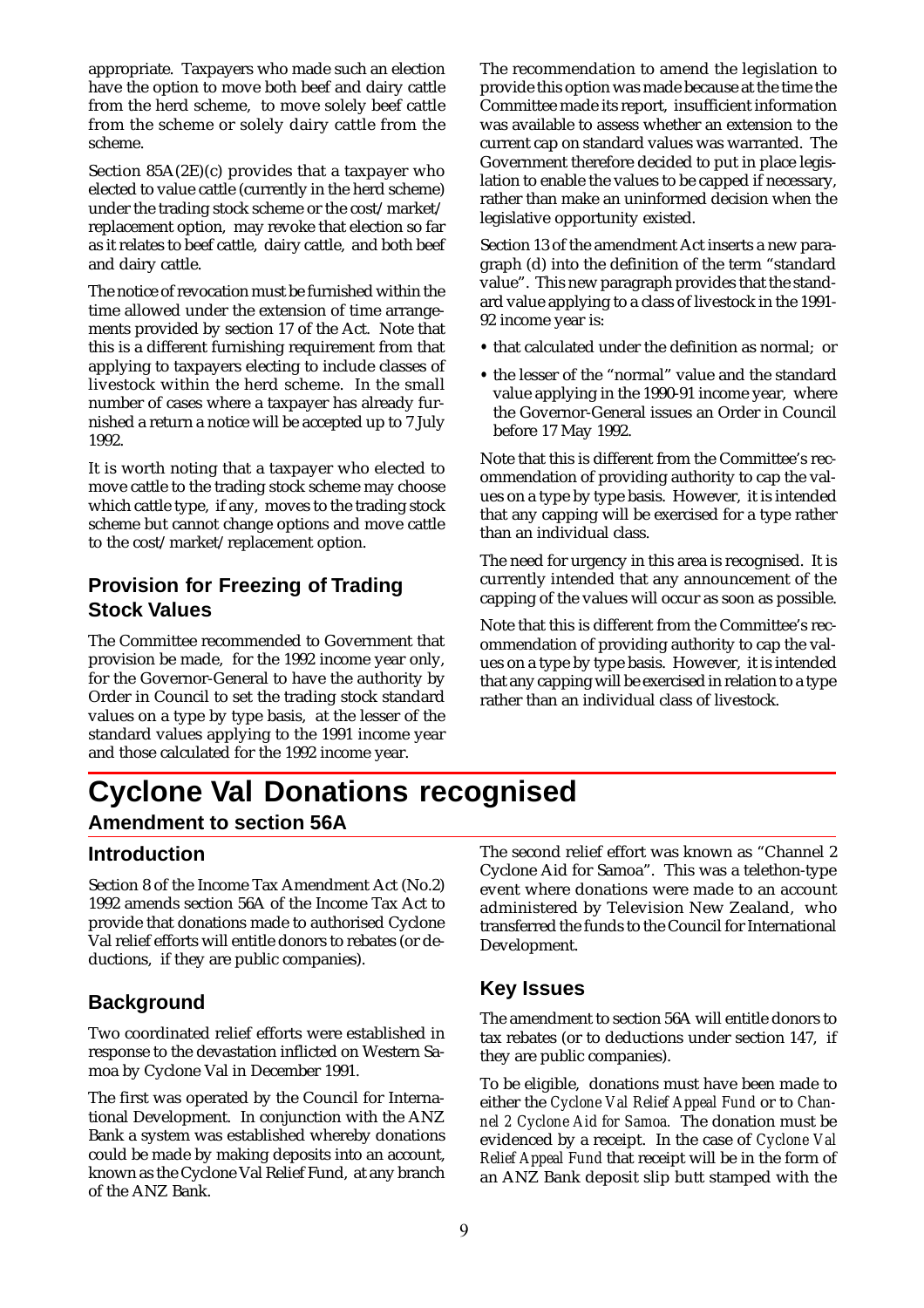name of the appeal. In the case of *Channel 2 Cyclone Aid for Samoa* conventional receipts were issued, marked "Channel 2 Aid for Samoa Appeal".

The rebate available is the lesser of 33 1/3 % of the donation or \$500. The deduction available to public companies (for the gifts in an income year to any one donee) is limited to the greater of 1% of the compa-

# **Energy Trading Operators Section 197C**

As described in TIB Vol 3 No 7, section 25 of the Income Tax Amendment Act (No.2) 1992 substituted new company grouping and loss offsetting provisions in the Income Tax Act.

ny's assessable income, or \$4,000. The total deduction for the year is limited to the greater of \$1,000 or 5% of the company's assessable income.

## **Application Date**

This amendment applies from 1 April 1991.

Section 29 of the Amendment Act consequentially amends the group company references in section 197C of the Income Tax Act, which relates to energy trading operators, so these references conform with the new company grouping and loss offsetting provisions.

# **Goods and Services Tax Act Section 55**

As described in TIB Vol 3 No 7, section 25 of the Income Tax Amendment Act (No.2) 1992 substituted new company grouping and loss offsetting provisions in the Income Tax Act.

Section 65 of the Amendment Act consequentially amends the group of companies provision (section 55) in the Goods and Services Tax Act so it conforms with the new company grouping provisions in the Income Tax Act.

# **Local Authority Taxation**

### **Introduction**

Two anti-avoidance amendments relating to the taxation of local authorities have been implemented. Section 64 of the Income Tax Amendment Act (No.2) 1992 inserts a look-through provision in the local authority trading enterprise (LATE) definition contained in the Local Government Act 1974 (LGA). This will ensure that any entity under the control of a local authority is in fact covered by the LATE definition. Section 2(5) of the Amendment Act aligns the Income Tax Act definition of "local authority" with that contained in the LGA.

# **Background**

From 1 November 1989, local authorities which were previously exempt from all income tax (other than on income received in trust), have had to pay tax on all income derived from LATEs. LATEs themselves are taxed depending on their nature, i.e., on the same basis as companies, trusts, etc.

The definition of a LATE is contained in section 594B of the LGA. One of the statutory purposes of local government is the "operation of trading undertakings on a competitively neutral basis".

# **Key Issues**

The amendments will help to carry out the intention of the current local authority tax legislation. This intention is to make local authorities liable for tax on income from the trading activities of entities under their control, thereby ensuring that these activities operate on a competitively neutral basis.

The former LATE definition in the LGA contained a major loophole; subsidiaries of LATEs did not come within the LATE definition, even though they were still under the effective control of a local authority. The absence of a look-through provision in the LATE definition meant that any second tier or further tier company or organisation did not come within the LATE definition.

As local authorities are not liable for tax on income derived from non-LATE entities, a local authority could gain a tax advantage by structuring its affairs to circumvent the former LATE definition. For example, the local authority could interpose a holding company between itself and its trading enterprises. While a non-LATE entity is still taxed in its own right according to its nature, a local authority could effectively extract tax free income from a non-LATE entity by charging the non-LATE for high rentals, management fee charges and the like.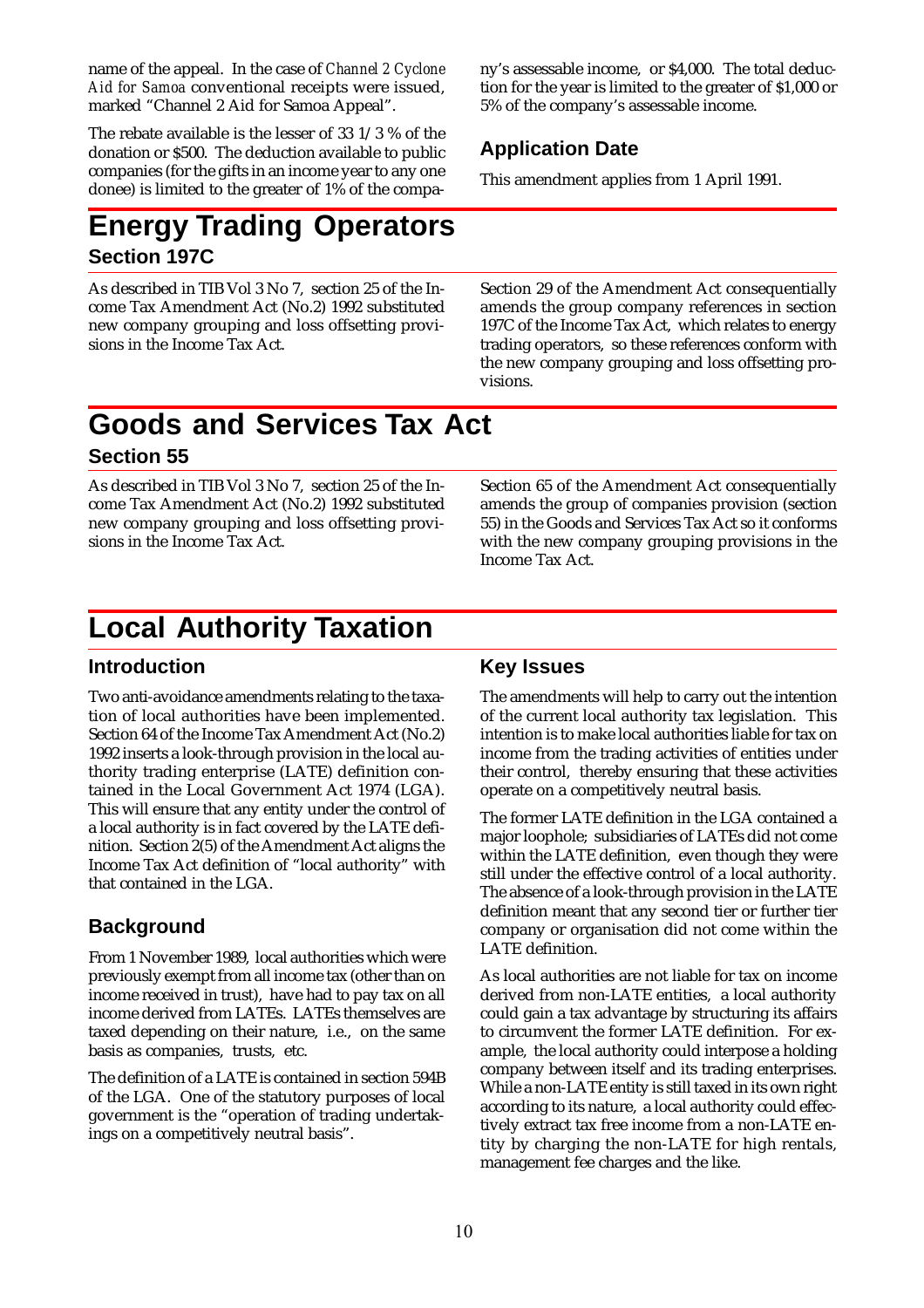Although the cost of the high rentals and management fees was deductible to a non-LATE entity under the control of a local authority, the corresponding receipt derived by the local authority was not assessable because of the continued application of the local authority tax exemption for income from non-LATE sources. Local authorities could therefore previously maximise the tax free income they derived from non-LATE entities while at the same time minimising the taxable income of these entities.

The above tax avoidance avenue is not available for LATEs as section 61(2A) of the Income Tax Act makes local authorities liable for tax on all income (not just dividends) derived from LATEs.

Section 64 of the Amendment Act inserts a lookthrough provision in the LATE definition to ensure that second tier and further tier subsidiaries of first tier LATEs also come within the LATE definition. A local authority is therefore liable for tax on all income it derives from such second tier and further tier subsidiaries.

The previous definition of "local authority" in the Income Tax Act was very wide and gave rise to several tax avoidance opportunities. The LGA local authority definition, in contrast, is more specific and finite and would be unlikely in itself to give rise to any tax avoidance opportunities. Section 2(5) of the Amendment Act aligns the local authority definition in section 2 of the Income Tax Act with that contained in the LGA. A LATE itself is also now defined, by reference to the LGA definition, in section 2 of the Income Tax Act.

#### **Application Date**

These local authority taxation amendments apply from 1 April 1992.

# **Real Estate Salespersons now treated as Self-Employed**

### **Introduction**

The Real Estate Agents Amendment Act 1992 was assented to on 23 March 1992.

This legislation amends both the employment law and revenue law consequences of the July 1990 decision of the Court of Appeal in *Challenge Realty Limited and Ors.* v *C.I.R.*

This item is concerned solely with the principal revenue consequences of the Amendment Act.

### **Background**

The effect of the decision in *Challenge Realty* was that real estate salespersons were required to be treated as employees for all purposes. For the purpose of the deduction of expenses under the Income Tax Act 1976, this change applied from 1 April 1989.

Section 105 (2) of that Act denies all deductions for expenses incurred in gaining or producing "income from employment". That term is defined as including income from "salary or wages". The term "salary or wages" is itself defined as including "commission, or other remuneration of any kind,".

The Court of Appeal decision applied the general law tests to determine the existence of an employer/employee relationship between real estate licensee and salesperson

### **Key Issues**

The Real Estate Agents Amendment Act 1992 amends the Real Estate Agents Act 1976 to insert section 51A. The employment and revenue law provisions of this new section apply only if *either*:

(a) before 20 March 1992 the parties had *expressly or by implication* agreed that the relationship between them should be that of employer and independent contractor; or,

(b) on or after 20 March 1992, the parties *expressly agreed* that the relationship between them shall be that of employer and independent contractor.

It is a question of fact in every case whether such an agreement exists. The employment and revenue provisions of the section are inapplicable unless such an agreement exists. While some licensees and their salespersons may have entered into written contracts before 20 March 1992, many may not have.

Where deductions for expenses are claimed, from 1 April 1992 the Commissioner will wish to see a written agreement expressly acknowledging the employer/independent contractor relationship.

### **Revenue Law Consequences**

Where an employer/independent contractor relationship has been expressly acknowledged, there will be two revenue law consequences of the amendment.

- from 1 April 1991, salespersons will be recognised as independent contractors and thus permitted, under the Income Tax Act 1976, deductions for expenses incurred in deriving their income as real estate salespersons.
- from 1 April 1992, those salespersons who are either required to register for GST (i.e. who estimate their gross commissions will exceed \$30,000 in the 12 months from that date) or who elect to register for GST will be permitted to do so.

### **Tax Invoices**

Those salespersons who register for GST will be required to invoice all income due to them from their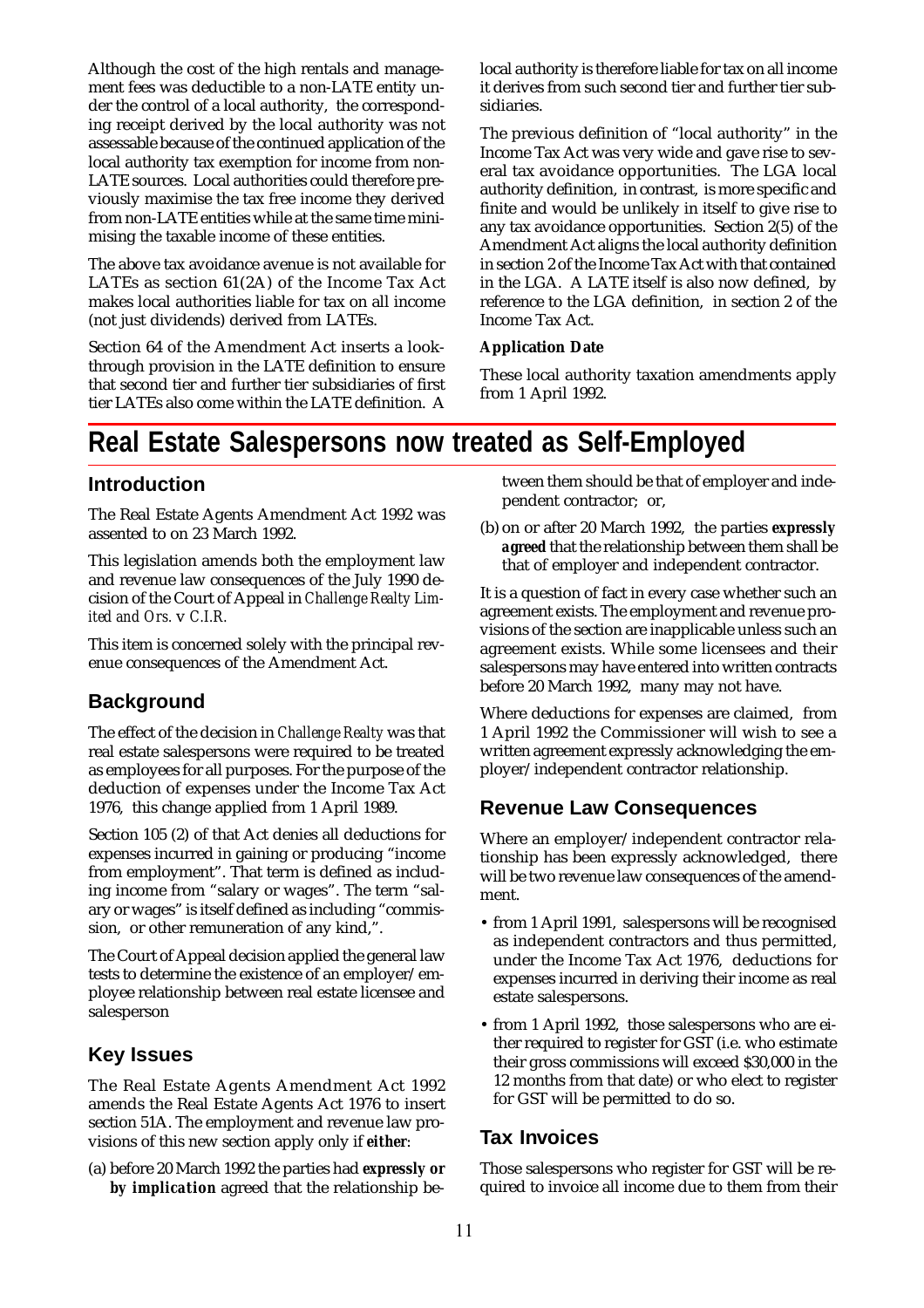licensee and to retain and maintain the usual records of all expenses incurred in producing that income.

Because the Real Estate Agents Act permits a salesperson to work for one licensee only, and because commissions will continue to be received by the licensee prior to payment of the salesperson's portion; Inland Revenue anticipates that many licensees and their salespersons will prefer that tax invoices are issued by the licensee as recipient of the service rather than the salesperson as supplier of that service.

The attention of salespersons is accordingly drawn to section 24 (2) of the GST Act. That section permits tax invoices to be issued by the recipient (licensee) in respect of services supplied by the supplier (salesperson) subject to the following conditions:

- the Commissioner has granted prior approval for the issue of such documents,
- the tax invoice created must be provided to the salesperson and a copy retained by the licensee,
- the licensee and the salesperson must agree that the salesperson shall not issue a tax invoice for those services,
- the words "buyer created invoice- IRD approved" appear prominently on the document.

Currently, Inland Revenue is considering whether or not to grant a blanket approval for the issue of such tax invoices by licensees. We will announce a decision shortly.

In addition, all buyer created invoices must contain the same particulars as all other tax invoices, namely:

- the words "tax invoice" in a prominent place,
- the name and registration number of the salesperson,
- the name and address of the licensee,
- the date upon which the tax invoice is issued,
- a description of the services supplied,
- the value of the services supplied,
- *either* a statement of the GST charged, *or* a statement that the total amount charged includes GST.

### **Adjustments**

The attention of salespersons and their tax advisors is also drawn to the provisions of section 21 (5) of the GST Act. That section provides that where goods acquired by a person (after 1 October 1986) other than for the purpose of making taxable supplies are subsequently applied in any taxable period for the purpose of making taxable supplies, a deduction from that person's output tax may be made of an amount equal to the tax fraction of that part of the lesser of-

- (a) the cost of those goods and services, including any tax charged on them;
- (b) the open market value of the supply of those goods and services.

The adjustment to be made is a "one off" adjustment. This means that in the taxable period in which the asset (car etc) is first applied by the salesperson for the purpose of the taxable activity, the salesperson may make a "one-off" adjustment based on the lesser of "cost" or "open market value". The salesperson then makes "on-going" adjustments under section 21(1) for private use.

#### **Example 1**

R.E. salesperson purchased a car in 1987 for \$30,000 for use in the salesperson's business. The car is now valued at \$12,000 and is still used in the business.

In the taxable period in which the salesperson registers for GST, there is a "one-off" deemed supply pursuant to section 21 (5). The value of that supply is \$12,000. Therefore, the salesperson will receive an input tax credit of 1/9 of \$12,000 (\$1,333.33).

Three points however should be noted:

- 1. The "one-off" adjustment may be made by the salesperson only if the asset is used more than 50% in the taxable activity (as a real estate salesperson). If this test is not met, then period by period adjustments under section 21 (5) are required.
- 2. The asset is no longer a "private asset" as it has been introduced into the taxable activity. It is therefore an asset of the taxable activity and any subsequent disposal of the asset is "in the course or furtherance of a taxable activity" and is subject to GST.
- 3. Because the asset has become an asset of the "taxable activity" any non-taxable use of the asset (private or exempt) means that there is a deemed supply pursuant to section 21(1). Further adjustments under section 21(1) are required.

Those adjustments are made on a "period by period" basis and either the "depreciation rate" or "24% rule" (see para. 7.2.4 GST Guide) should be used to value the supply.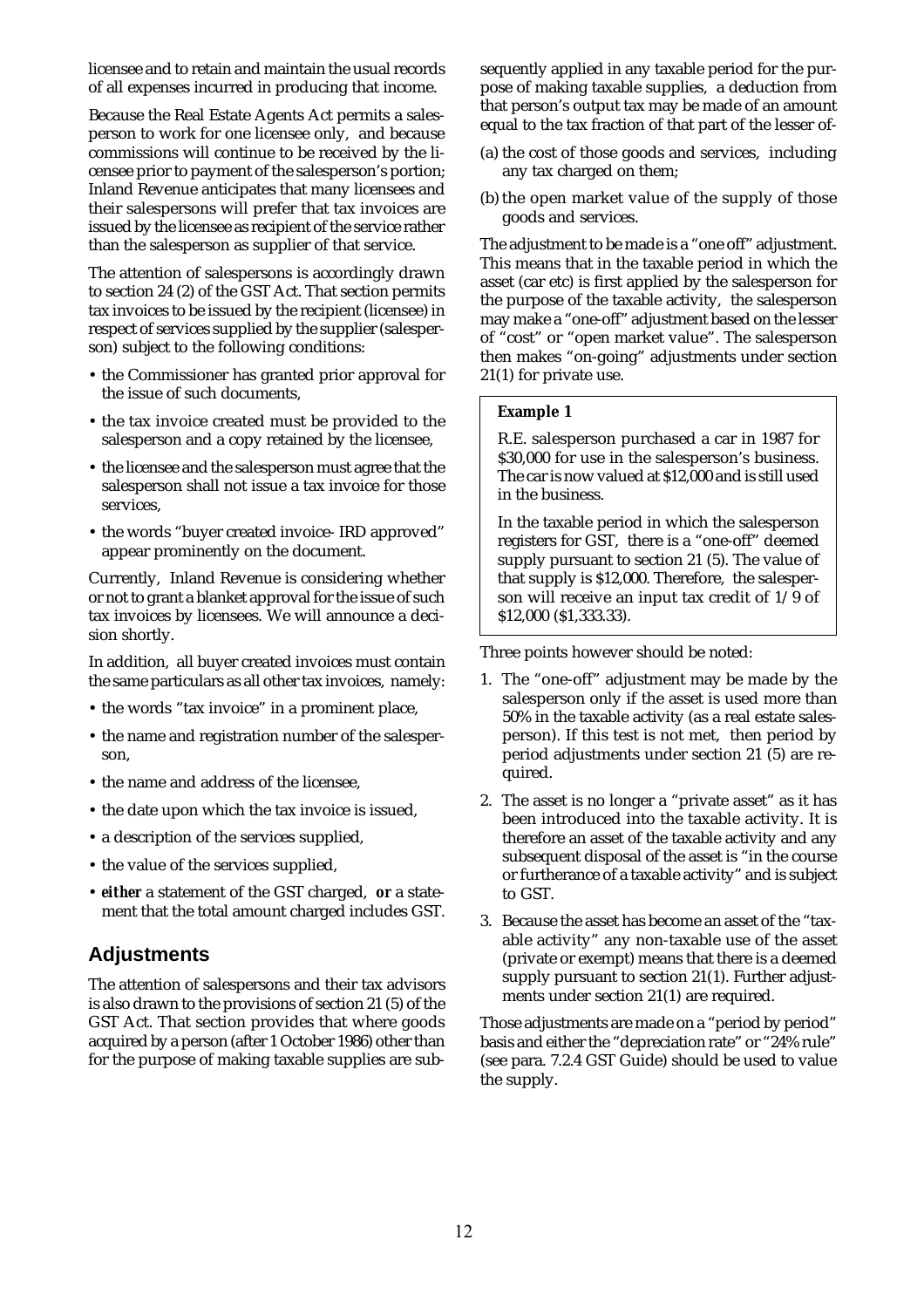#### **Example 2**

R.E. salesperson with a 2 month taxable period. After claiming the one-off section 21(5) adjustment, uses the car 20% for private use. A section 21(1) adjustment for that taxable period should be made.

\$12,000 x 13.33% x 20% 6

 $=$  \$53.32 (value of the deemed supply)

That amount is divided by 1/9 (\$5.92) and \$5.92 is entered in box 6 of the GST return as an output tax adjustment.

# **Depreciation**

In the income year commencing 1 April 1991, depreciation will be calculated on the cost price of capital assets used in the salesperson's business as such. Because real estate salespersons are specifically exempted from the provisions of the GST Act until 1 April 1992, for the 1991 income year depreciation should be calculated on the GST inclusive price.

For income years commencing on or after 1 April 1992, those salespersons required, or electing, to register for GST should calculate depreciation on the GST exclusive cost of the asset where the asset is acquired for the principal purpose of making taxable supplies.

Where an asset used in the salesperson's business was acquired before 1 October 1986, the book value for depreciation purposes will be actual cost to the salesperson.

The book values at 1 April 1991 and 1 April 1992, for depreciation purposes, should be calculated as if the salesperson had been able to claim deductions for depreciation in each year since the date of purchase.

### **Example 3**

R.E. salesperson purchased a motor vehicle for use in his employment as a real estate salesperson on 1 April 1990. The purchase price was \$25,000, GST inclusive. The vehicle, which is used 100% in that activity, has an open market value of \$16,000 at 1 April 1992.

To calculate book value at 1 April 1991 and the depreciation deductions for the 1992 and 1993 income years:

| cost price at 1 April 1990 | 25.000 |
|----------------------------|--------|
| less 20% depreciation      | 5,000  |
| book value at 1 April 1991 | 20,000 |
| less 20% depreciation DV   | 4.000  |
|                            | 16.000 |

The book value at 1 April 1991 is \$20,000 and the depreciation deduction, at 100% business use, for the 1992 income year is \$4000.00

To calculate book value at 1 April 1992 and the depreciation deduction for the 1993 income year, assuming GST registration and open market value of \$16,000 at 1 April 1992:

| book value at 1 April 1992                                                                                                                                                                 | 16,000 |  |  |
|--------------------------------------------------------------------------------------------------------------------------------------------------------------------------------------------|--------|--|--|
| less 1/9th GST input deduction                                                                                                                                                             | 1,777  |  |  |
| book value for dep'n purposes<br>for GST registered salesperson<br>at 1 April 1992                                                                                                         | 14,223 |  |  |
| less 20% depreciation DV                                                                                                                                                                   | 2.844  |  |  |
| book value at 1 April 1993                                                                                                                                                                 | 11,379 |  |  |
| Book value at 1 April 1992 is \$14,223 and the de-<br>preciation deduction for the 1993 year, assum-<br>ing 100% business use and retention of vehicle<br>for whole year, is $$2,844.00$ . |        |  |  |
|                                                                                                                                                                                            |        |  |  |

Note: The basis of motor-vehicle depreciation approved by the Commissioner pursuant to section 108 is 20% of DV.

# **Record Keeping**

The following points summarise record keeping obligations arising as a result of this amendment in the law:

- only expenses necessarily incurred in deriving a salesperson's income are deductible;
- documentary evidence, typically the originals of invoices, accounts and bank statements must be retained by the salesperson and held available for inspection (if requested) by Inland Revenue;
- both expenses deductions and GST "input expenses" may be disallowed if not supported by such documentary evidence.

These requirements apply for both expenses deductions under the Income Tax Act and GST returns under the GST Act.

## **Accident Rehabilitation Compensation and Insurance Act**

Neither the levies payable pursuant to the Accident Compensation Act 1982 nor those payable pursuant to the Accident Rehabilitation and Compensation Act 1992 ( its successor ) in respect of real estate salespersons will be affected by the Real Estate Agents Amendment Act 1992.

Licensees are required to pay the employers premium on the salaries or wages of their office staff and those salespersons who do not contract as independent contractors; with those employees also paying the earners' premium.

Independent contractors will pay the employer premium in their capacity as self-employed, together with the earners' premium for non-work accidents. The earner premium and the employer premium will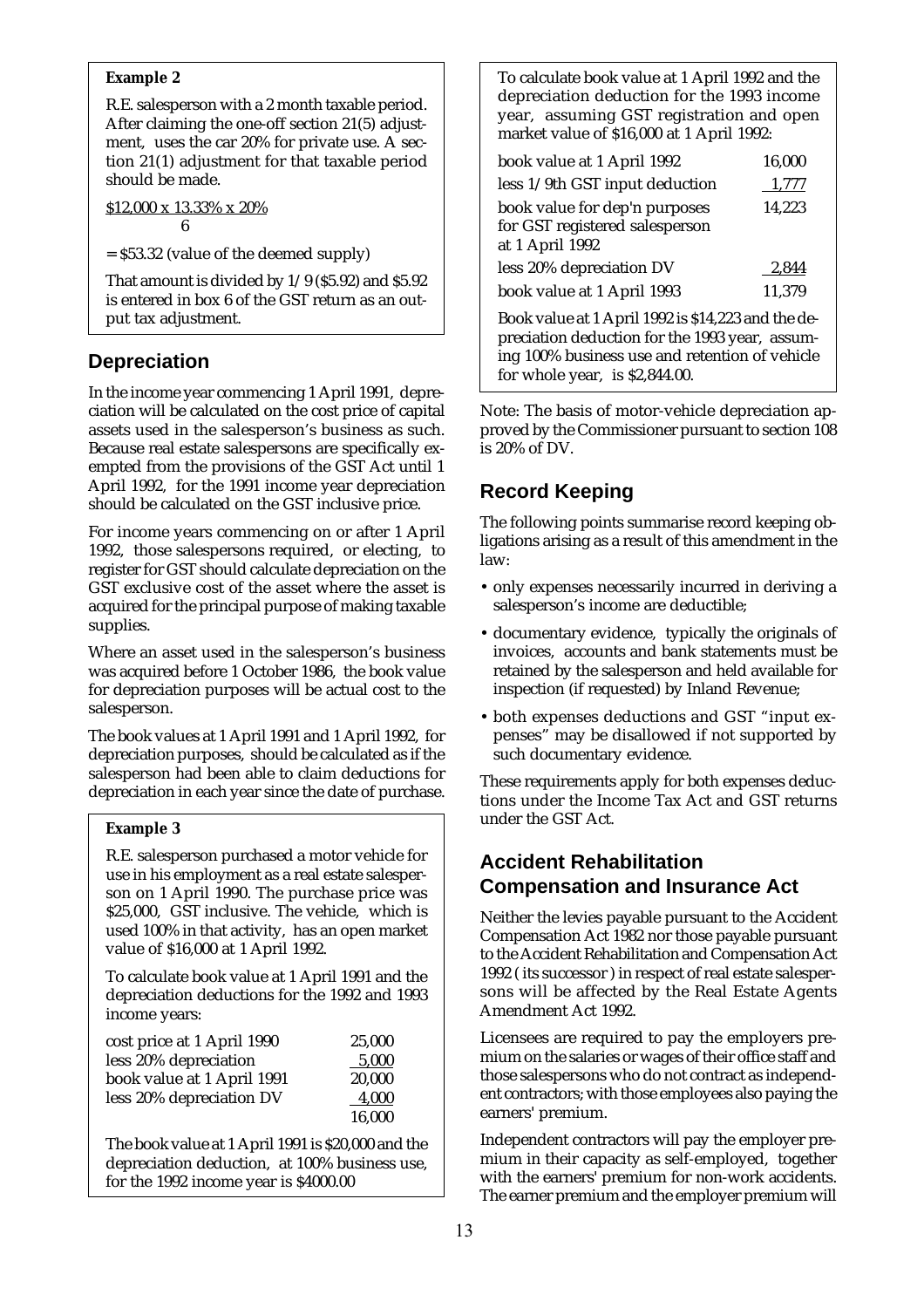be calculated on assessable income (income after expenses) and both will be assessed and paid through the salesperson's annual tax return. The earner premium applies from 1 April 1992, and the employer premium comes into force on 1 July 1992, and applies to returns filed for the 1992/93 income year after this date.

### **Withholding Tax**

Payments of commission to salespersons, irrespective of whether they are independent contractors or remain as employees paid on a commission-only basis, remain subject to the Income Tax (Withholding Payments) Regulations 1979. Under those regulations, licensees are required to deduct tax at a 20 percent rate when paying a commission to the salesperson. For a GST registered salesperson, this deduction is calculated on the GST exclusive amount of the commission.

# **Application Dates**

Subject to the conditions outlined elsewhere in this item, deductions for expenses incurred in deriving income as a real estate salesperson may be claimed in income years commencing 1 April 1991, and thereafter.

Again, subject to the conditions outlined elsewhere in this item, real estate salespersons will be entitled or required, as the case may be, to register for GST from 1 April 1992. Those obliged to register have two months, rather than the usual 21 days, from that date in which to register before becoming subject to any penalties for that failure or for failing to file GST returns.

# **Recent Disclosure Exemption issued by the Commissioner - International Tax Regime**

### **Introduction**

Under the International Tax regime, taxpayers must disclose interests they held (e.g. by way of shares or units) at any time during an income year in a foreign company or foreign investment fund. This disclosure is required by section 245W and must be made by completing Part A of an IR 4G or IR 4H form, as appropriate.

A current disclosure exemption has recently been made under section 245W(2), resulting from recent legislative amendments outlined on page 10 of TIB Volume 3 No.6.

The exemption applies to the income year commencing 1 April 1991. It is reproduced at the end of this article.

# **Scope of Exemption**

Broadly, the exemption removes the requirement to disclose the following categories of interests, for the 1992 income year:

- 1. an interest held in a foreign investment fund;
- 2. an interest held in a foreign company which is not an "income interest of 10% or greater";
- 3. an interest held in a foreign company which is resident at all times, in a country or territory not listed in the schedule of Low Tax Jurisdictions contained in the Seventeenth Schedule to the Act, provided that;
- (i) an election has not been made under s.245Y(2); and
- (ii) an "income interest of 10% or greater" is not held in any underlying foreign company to which the exemption does not otherwise apply.

### **Explanation and Examples**

### **Income Interest of 10% or Greater (Categories 2 & 3(ii))**

When determining whether or not an interest in a foreign company is an "income interest of 10% or greater", the following interests must be taken into account:

- income interests held directly in that foreign company and indirectly through any interposed foreign company.
- income interests held by associated persons (not being CFCs), as defined by s.245B.

### **Example**

The disclosure exemption would not apply to an income interest held in a Cayman Islands company by a husband and wife (associated under s.245B(d)) of 5% each as:

- (i) their combined income interest is 10%, being an "income interest of 10% or greater"; and
- (ii) Cayman Islands is listed on the Seventeenth Schedule.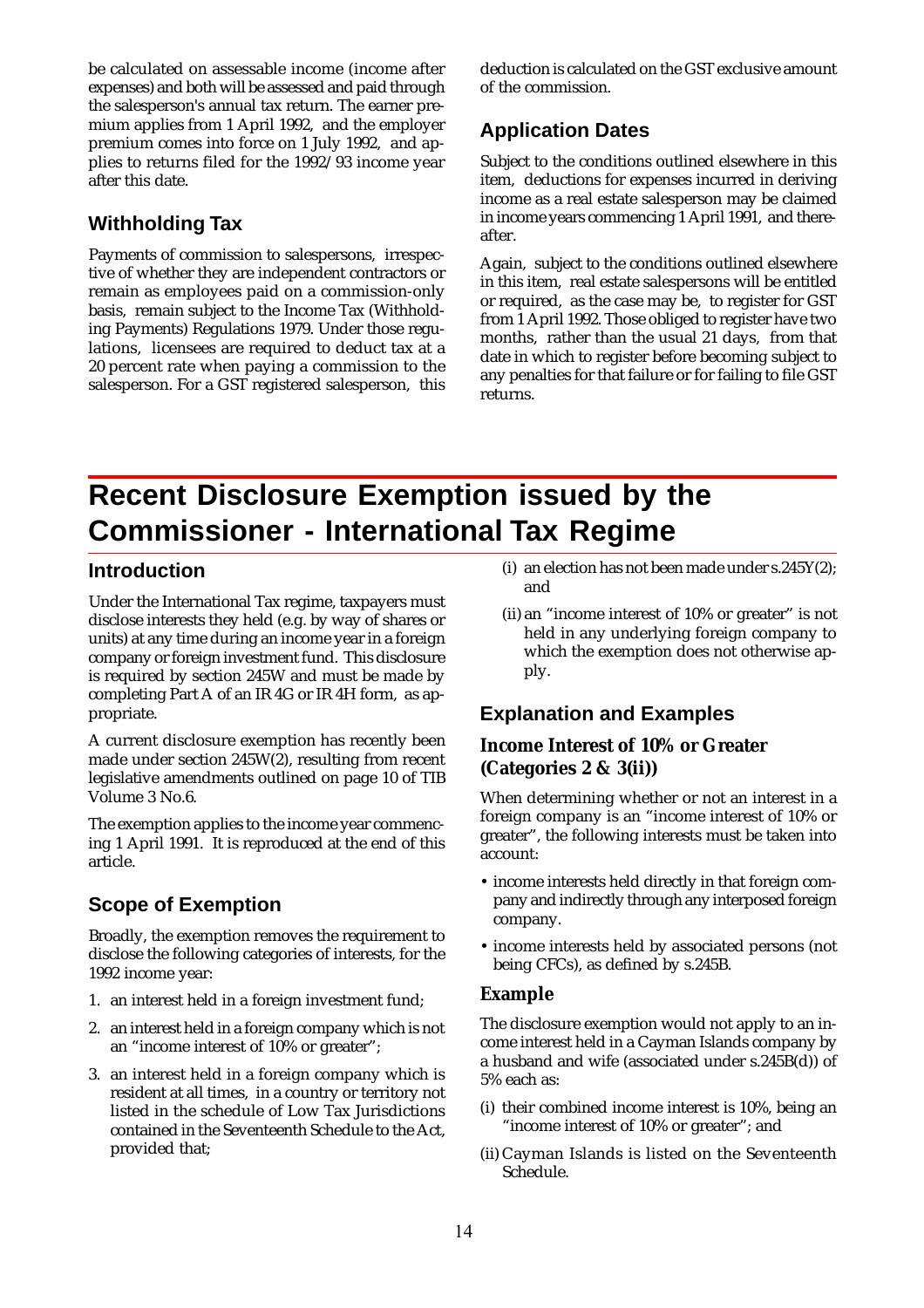#### *Example - Categories 1 and 2*

Mr A held a nominal interest of 1% of the share capital in a Hong Kong public company in the year ended 31 March 1992.

This interest would not have to be disclosed as an interest in a foreign investment fund (on Part A of an IR 4H form), as category 1 (outlined above) applies.

This interest would also not have to be disclosed as an interest in a foreign company (on Part A of an IR 4G form), as category 2 (outlined above) applies.

#### *Example - Category 3(i)*

NZ Ltd held a 30% shareholding in K Ltd, a Dutch company. NZ Ltd also held a 15% shareholding in S Ltd, a Spanish CFC for which an election has been made under section 245Y(2) (to attribute foreign income or loss from 1 April 1988).

The interests held by NZ Ltd in both K Ltd and S Ltd are precluded from the scope of the disclosure exemptions by category 3(i) (outlined above). The interests in both companies must therefore be disclosed on Part A of separate IR 4G forms.

(Part B of the IR 4G form must also be completed by NZ Ltd in relation to the interest it held in S Ltd. This would also apply to NZ Ltd's interest in K Ltd if that company is a CFC, as NZ Ltd held an "income interest of 10% or greater".

### **Category 3(ii)**

This category applies when there is a chain of foreign companies. It ensures that the disclosure exemption will not apply to an interest held in any foreign company interposed between the taxpayer and any underlying foreign company which is not exempted from the requirement to disclose.

### *Example - Category 3(ii)*

NZ Ltd held at all times during the 1992 income year a 50% income interest in B Ltd, resident in Australia. B Ltd held at all times a 50% income interest in HK Ltd (resident in Hong Kong). NZ Ltd has not made an election under s.245Y(2).

The exemption does not apply to the interest held by NZ Ltd in HK Ltd, as:

- (i) the interest is an income interest of 25% (50% x 50%), being an "income interest of 10% or greater"; and
- (ii) Hong Kong is listed on the Seventeenth Schedule.

Therefore NZ Ltd would have to complete Part A of an IR 4G form in relation to its 50% control interest in HK Ltd. (NZ Ltd would also have to complete Part B of that form to attribute income from HK Ltd in relation to its 25% income interest, as that interest is an "income interest of 10% or greater".)

As the exemption does not apply to NZ Ltd's interest in the underlying company HK Ltd, the exemption does not preclude disclosure of NZ Ltd's interest in B Ltd.

Therefore, NZ Ltd would also have to complete Part A of a separate IR 4G form in relation to its 50% interest held in B Ltd.

### **Summary**

For the 1992 income year, an interest held in a foreign investment fund will not have to be disclosed.

An interest held in a foreign company will not generally have to be disclosed for that year, where that interest is not an "income interest of 10% or greater", or where there is no requirement to attribute foreign income or loss under the CFC regime in relation to that company and any underlying foreign company.

# **Persons not required to comply with Section 245W of the Income Tax Act 1976**

### **This Exemption may be cited as "International Tax Disclosure Exemption D3"**

### **1. Reference**

This exemption is made pursuant to section 245W(2) of the Income Tax Act 1976. It details interests in foreign companies and foreign investment funds in relation to which any person is not required to comply with section 245W of the Income Tax Act 1976 for the income year commencing 1 April 1991.

### **2. Interpretation**

In this exemption, unless the context otherwise requires, expressions used have the same meaning as in section 2 or Part IVA of the Income Tax Act 1976.

### **3. Exemption**

Any person who has an income interest or a control interest in a foreign company of a type specified be-